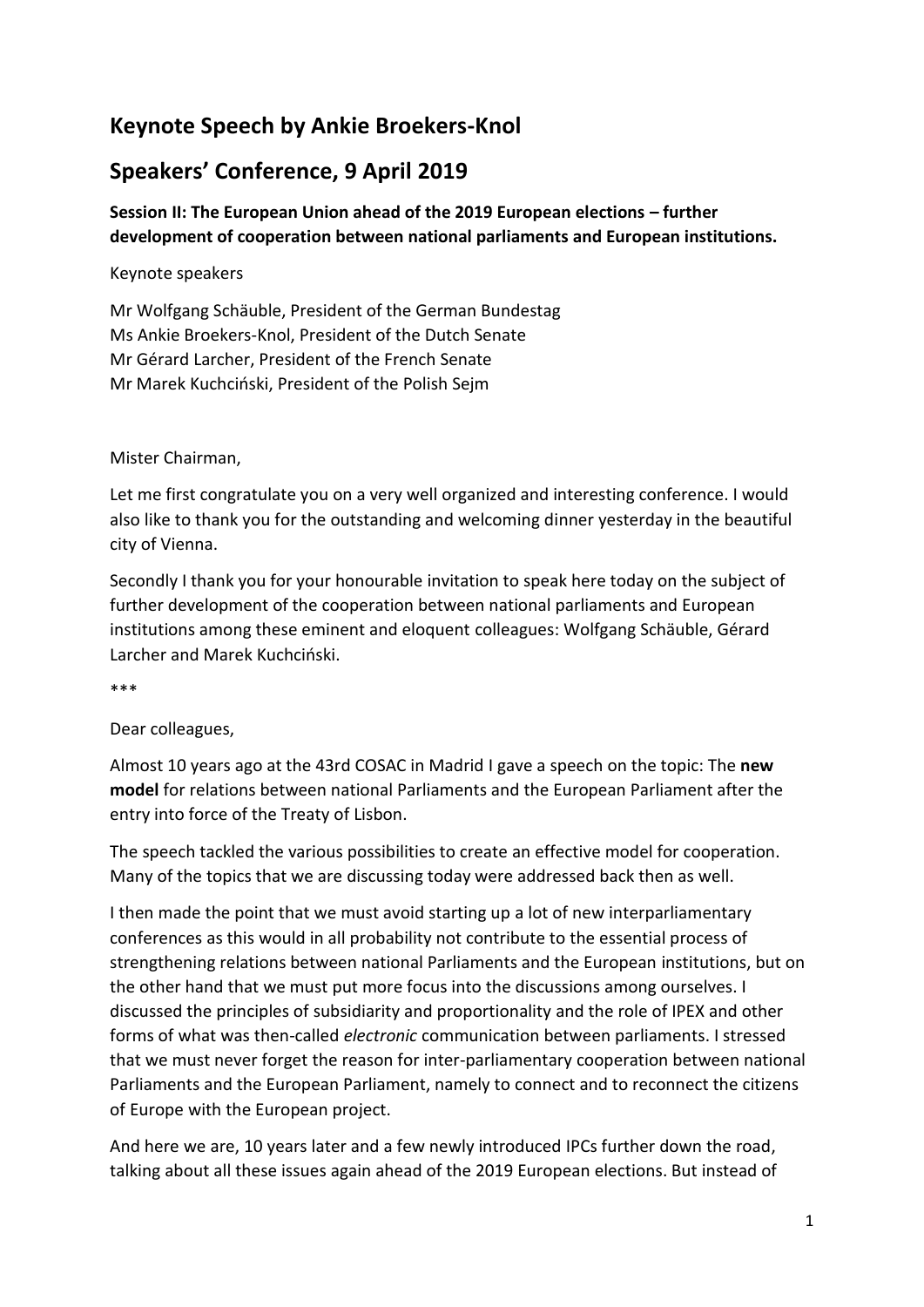reiterating the thoughts I then shared with my audience on effective models for cooperation, let me now focus mainly on the aspect of interparliamentary cooperation and more precise on the importance of interparliamentary dialogue.

\*\*\*

The year 2019 will undoubtedly be again a year with unprecedented events and political challenges.

And I am not referring to the Brexit-events, which will mark the year 2019 as a central point in a highly emotional and very disturbing political opera.

In the complex world of today no single member state can tackle issues like terrorism, climate change and migration alone. Working together means having more clout, also in global trade and geopolitics. We have to stand and to work together to achieve goals that go beyond the interests of individual sovereign states.

Having said this however, I personally do not support the idea of a federal Europe. For me it is clear that **the European Union is a unification of people, not states**. We have to make sure that the priorities of the people are the EU's priorities.

And above all, we need to be aware of the fact that citizens increasingly feel a loss of identity and are unsure of the future. It is the duty of the EU institutions and of the national politicians to seek a balance between a closely working together Union on the one hand and the acceptance by citizens of some unification on specific subjects on the other.

National parliaments - together with the European Parliament - are ideally placed to reaffirm the connection between EU-citizens and the EU. Parliamentarians are in the position to make sure that the policies the EU pursues, are based on public acceptance and benefit the citizens of our respective member states. Our national parliaments are and must be the voice of our citizens.

It is also essential that we as politicians keep our promises, because citizens choose the politicians that they trust the most. But these promises in my view have to be realistic and of a nature to support the idea of doing things together, not countermand them.

It can sometimes be difficult to explain to our citizens all the nuances of European policy, but let's be clear: the EU is not the bad guy. Young people growing up in the EU take many of the achievements of the EU for granted, and so does a large part of the older generation.

We as parliamentarians need to address the issue of the added value of the EU for the dayto-day life of our citizens. And that also means that we have to be clear about EU proposals that we think are not in the interest of our citizens. National parliaments should also be more transparent - and accountable – about their position on EU policy. And on the possibility to influence this.

Being open and transparent about what the EU does and how these decisions come about is essential. It is clear that procedures in the EU are difficult. Citizens should however be able to understand this process and be able to follow and even influence decisions through their